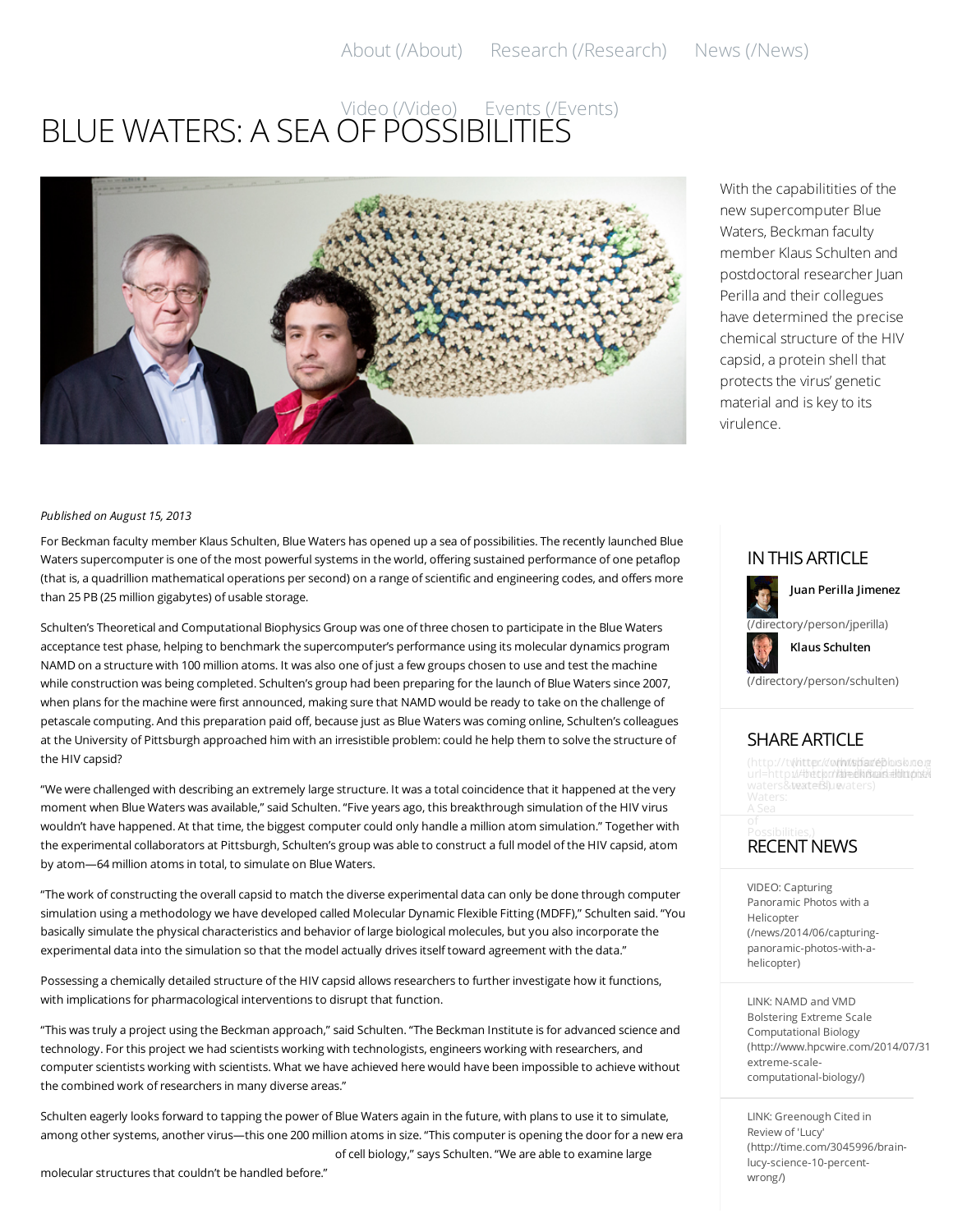

Watch a video (http://www.youtube.com/watch? [v=pupVZl347H0&list=TL1ZSsWpRHFwM\)](http://www.youtube.com/watch?v=pupVZl347H0&list=TL1ZSsWpRHFwM) about Klaus Schulten's research on the HIV capsid.

Schulten is not the only Beckman researcher who uses the power of Blue Waters to facilitate advances in research. Five other Beckman faculty members are also using Blue Waters on research projects.

Aleksei Aksimentiev's project, entitled "Molecular Mechanism of DNA Exchange," examines the repair of double-stranded DNA

breakage in order to determine the molecular mechanism of the process—how one DNA strand is transferred from one DNA molecule to another.

Narayana Aluru is using Blue Waters to perform high-accuracy calculations of the electronic structure of two condensed matter systems of interest: water adsorbed on graphene and hexagonal boron nitride (h-BN) surfaces.

"We are now tackling some unique problems that would not be possible without Blue Waters," said Aluru. His project, "Quantum Monte Carlo Calculations of Water-Graphene and Water-h-BN Interfaces," will provide unique insights to those attempting to develop effective models of the electron correlation in these materials.

Thomas S. Huang is harnessing the power of Blue Waters to create a distributed learning framework for Heterogenous Networks (HN) using Asynchronous Stochastic Gradient Descent (ASGD), which scales up to thousands of computers. His project is titled "Feature Learning by Large-Scale Heterogeneous Networks with Application to Face Verification."

"Researchers in machine learning and pattern recognition have found recently that using many-layer neural networks can often achieve superior results in important visual and speech recognition tasks, when large-scale training samples are used," said Huang. "A major challenge is the huge computational requirements. Blue Waters is a powerful tool to help us to face and conquer this challenge."

Zaida Luthey-Schulten's project, "C. Crescentus Cell Division Using Our In-House Lattice Microbe Simulation Program," focuses on the dynamics and spatial heterogeneity of key regulators of chromosomal replication and cell-cycle timing. Blue Waters will be used to perform stochastic simulations of the reaction models on the whole cell level. Her second project, "Interactions between Ribosomal Signatures and 5' and Central Domain of the Ribosomal Small Subunit Using NAMD 2.9 Accelerated by GPUs," looks at the assembly of the pre-30S ribosomal complex. In this instance, Blue Waters will provide molecular dynamics simulations of the ribosomal assembly process.

Quantum mechanical effects play an essential role in chemical and biological processes. Nancy Makri's group has developed a rigorous but practical quantum-classical path integral (QCPI) methodology, in which a small quantum mechanical system is treated by full quantum mechanics while the effects of the environment are captured via classical trajectories. Implementation of the project, "Quantum-Classical Path Integral Simulation of Proton and Electron Transfer," on Blue Waters allows for the simulation of multiple proton transfer along water chains and in biological channels and of bridged electron transfer with unprecedented accuracy.

← Back to previous page [\(http://beckman.illinois.edu/news/2013/08/blue-waters\)](http://beckman.illinois.edu/news/2013/08/blue-waters)

This article is part of the Summer 2013 Synergy Issue, a publication of the Communications Office of the Beckman Institute.

LINK: Nahrstedt Appointed to Computing Council [\(http://csl.illinois.edu/news/nahrstedt](http://csl.illinois.edu/news/nahrstedt-appointed-cra-computing-community-consortium-council)appointed-cra-computingcommunity-consortiumcouncil)

LINK: Barbey Studies Social Origins of Intelligence in the Brain (http://news.illinois.edu/news/14/0729

VIEW ISSUE (/NEWS/PUBLICATIONS/SYNI 2013)

About [\(/about\)](http://beckman.illinois.edu/about) Research [\(/research\)](http://beckman.illinois.edu/research) News [\(/news\)](http://beckman.illinois.edu/news) Video [\(/video\)](http://beckman.illinois.edu/video) Events [\(/events\)](http://beckman.illinois.edu/events) People<sub>/f</sub>/eeds(<del>indpx/yfatteb/d**bkitte/r/dbkitte/**</del><br>Contract (/shant/contract) Contact [\(/about/contact\)](http://beckman.illinois.edu/about/contact)

Institute-Alumni-Friends-Universi